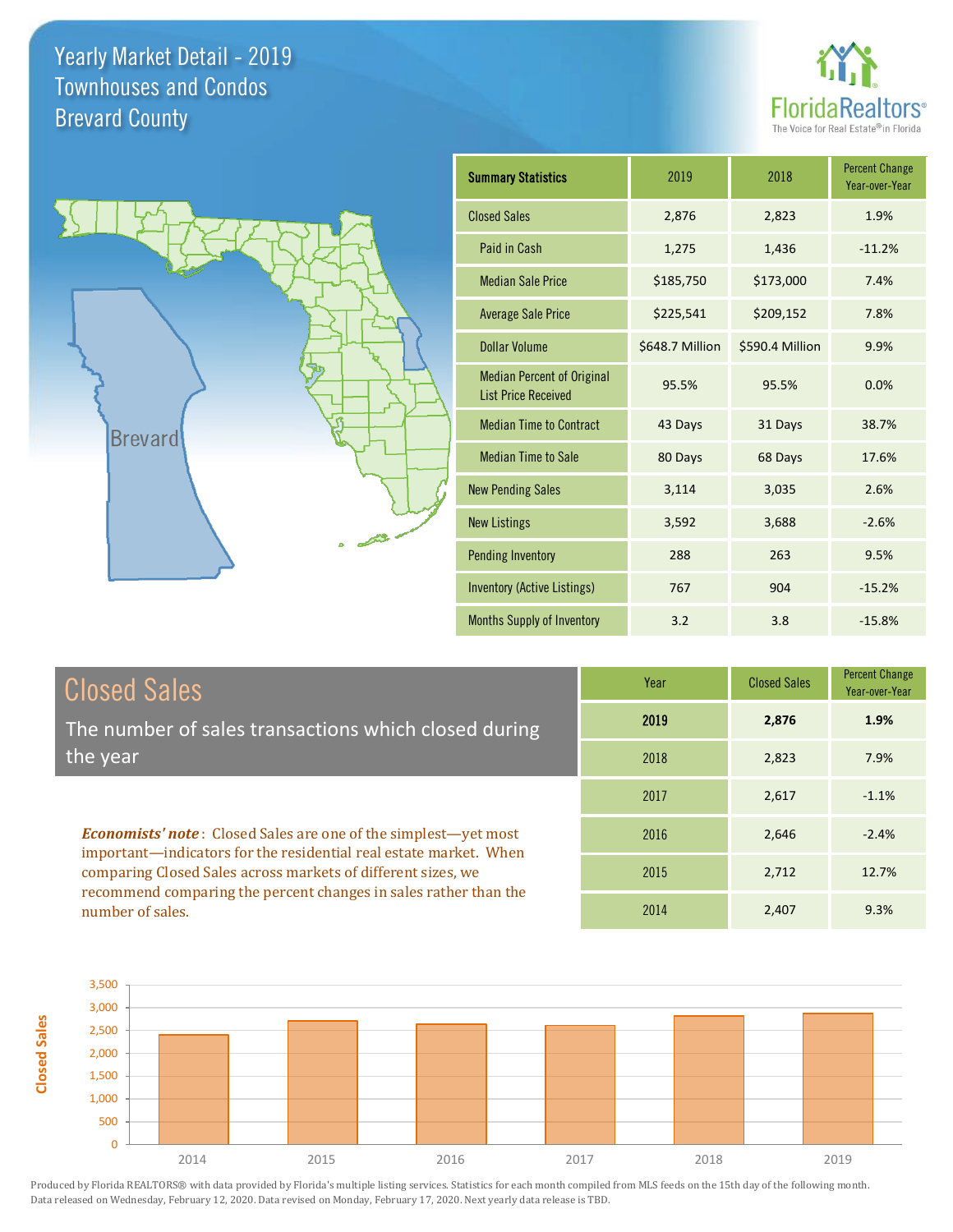

#### Cash Sales

**Cash Sales**

The number of Closed Sales during the year in which buyers exclusively paid in cash

*Economists' note* : Cash Sales can be a useful indicator of the extent to which investors are participating in the market. Why? Investors are far more likely to have the funds to purchase a home available up front, whereas the typical homebuyer requires a mortgage or some other form of financing. There are, of course, many possible exceptions, so this statistic should be interpreted with care.

| Year | <b>Cash Sales</b> | <b>Percent Change</b><br>Year-over-Year |
|------|-------------------|-----------------------------------------|
| 2019 | 1,275             | $-11.2%$                                |
| 2018 | 1,436             | 3.0%                                    |
| 2017 | 1,394             | $-7.1%$                                 |
| 2016 | 1,500             | $-11.7%$                                |
| 2015 | 1,698             | 9.4%                                    |
| 2014 | 1,552             | 7.6%                                    |



#### Cash Sales as a Percentage of Closed Sales The percentage of Closed Sales during the year which were Cash Sales

*Economists' note* : This statistic is simply another way of viewing Cash Sales. The remaining percentages of Closed Sales (i.e. those not paid fully in cash) each year involved some sort of financing, such as mortgages, owner/seller financing, assumed loans, etc.



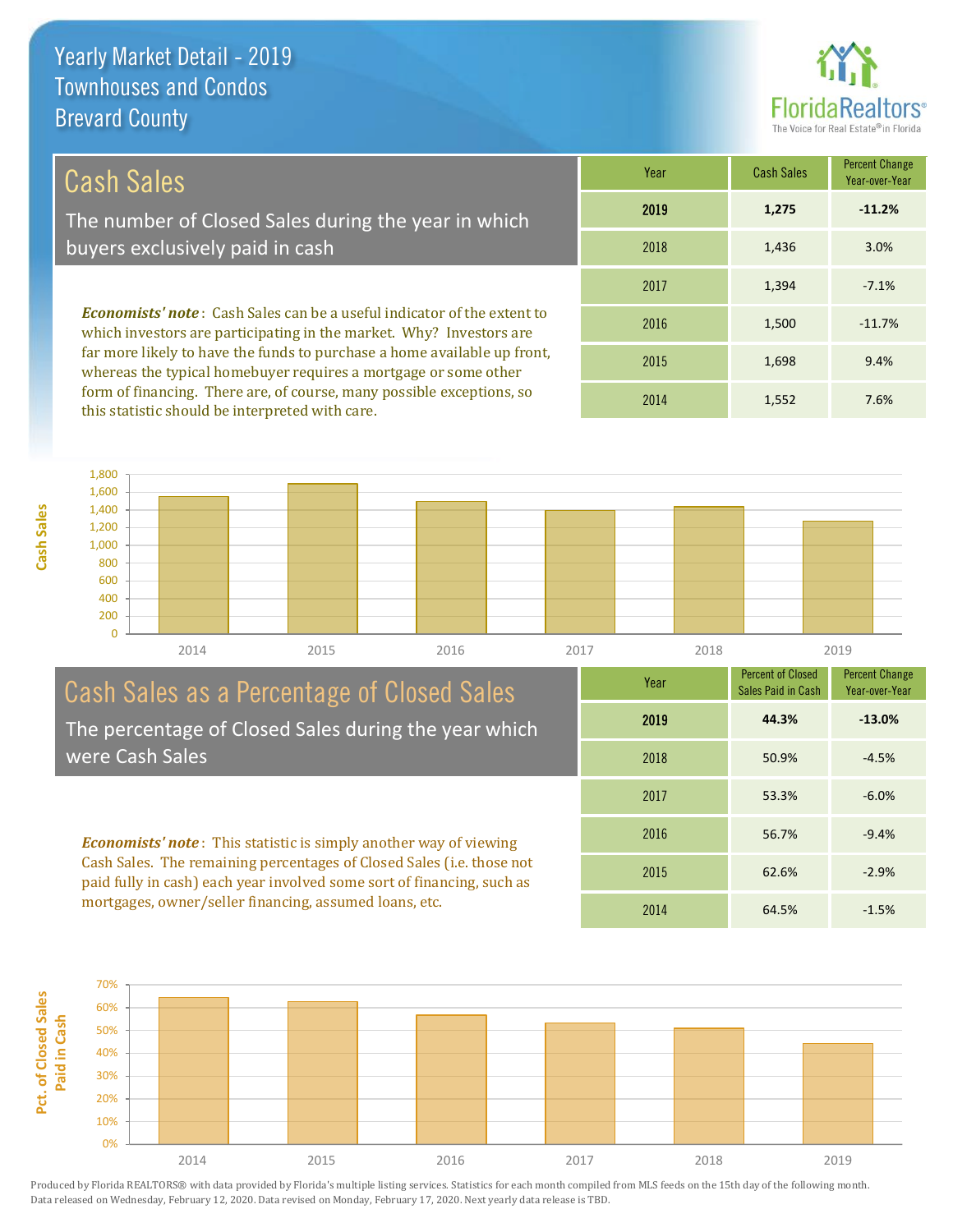

#### Median Sale Price

The median sale price reported for the year (i.e. 50% of sales were above and 50% of sales were below)

*Economists' note* : Median Sale Price is our preferred summary statistic for price activity because, unlike Average Sale Price, Median Sale Price is not sensitive to high sale prices for small numbers of homes that may not be characteristic of the market area. Keep in mind that median price trends over time are not always solely caused by changes in the general value of local real estate. Median sale price only reflects the values of the homes that *sold* each year, and the mix of the types of homes that sell can change over time.

| Year | <b>Median Sale Price</b> | <b>Percent Change</b><br>Year-over-Year |
|------|--------------------------|-----------------------------------------|
| 2019 | \$185,750                | 7.4%                                    |
| 2018 | \$173,000                | 10.2%                                   |
| 2017 | \$157,000                | 9.0%                                    |
| 2016 | \$144,000                | 8.3%                                    |
| 2015 | \$132,950                | 9.9%                                    |
| 2014 | \$121,000                | 10.0%                                   |



#### Average Sale Price

The average sale price reported for the year (i.e. total sales in dollars divided by the number of sales)

*Economists' note* : Usually, we prefer Median Sale Price over Average Sale Price as a summary statistic for home prices. However, Average Sale Price does have its uses—particularly when it is analyzed alongside the Median Sale Price. For one, the relative difference between the two statistics can provide some insight into the market for higher-end homes in an area.

| Year | <b>Average Sale Price</b> | <b>Percent Change</b><br>Year-over-Year |
|------|---------------------------|-----------------------------------------|
| 2019 | \$225,541                 | 7.8%                                    |
| 2018 | \$209,152                 | 9.7%                                    |
| 2017 | \$190,709                 | 2.0%                                    |
| 2016 | \$187,031                 | 9.2%                                    |
| 2015 | \$171,244                 | 11.6%                                   |
| 2014 | \$153,417                 | 6.2%                                    |



**Median Sale Price Median Sale Price**

**Average Sale Price Average Sale Price**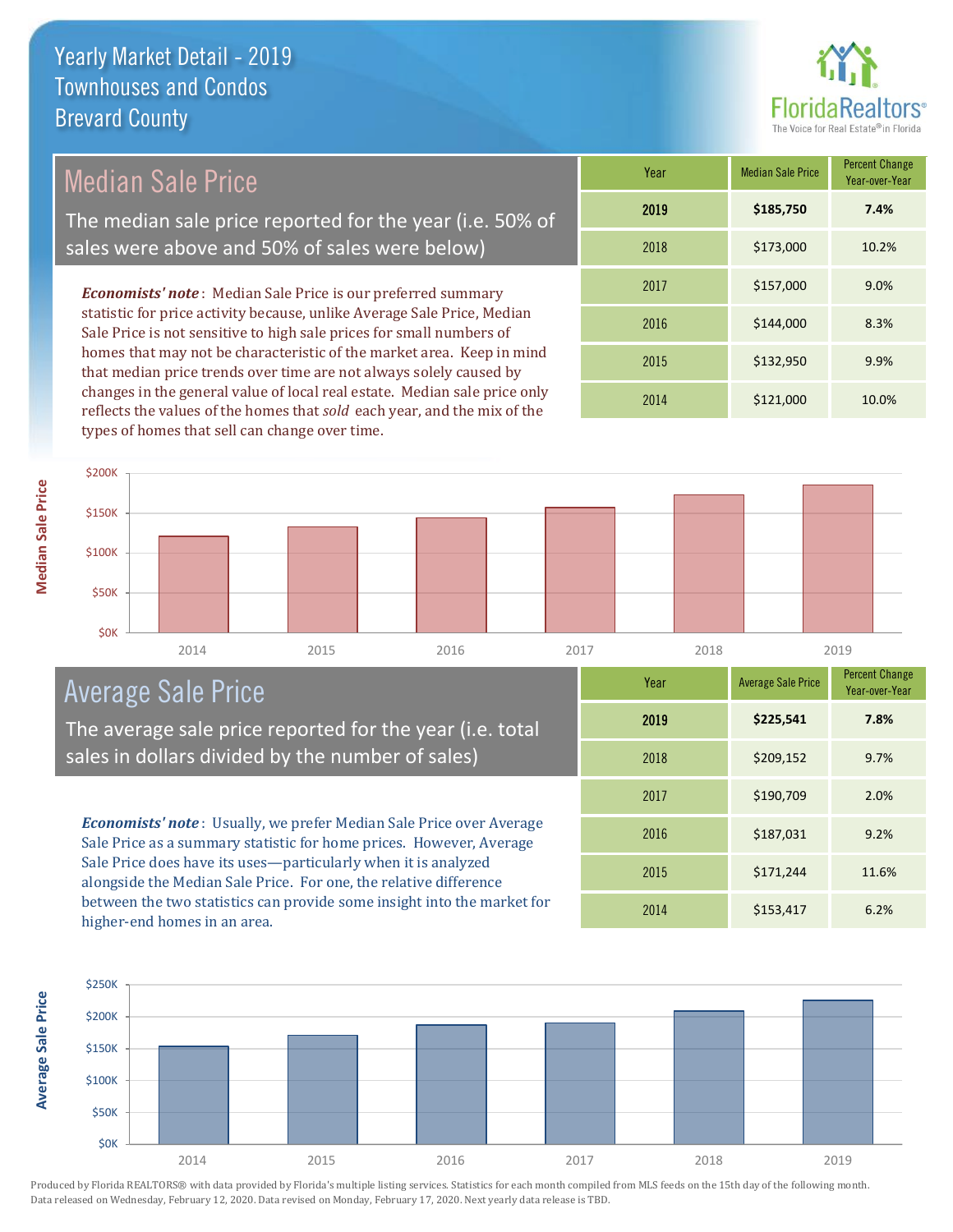#### Dollar Volume

The sum of the sale prices for all sales which closed during the year

*Economists' note* : Dollar Volume is simply the sum of all sale prices in a given time period, and can quickly be calculated by multiplying Closed Sales by Average Sale Price. It is a strong indicator of the health of the real estate industry in a market, and is of particular interest to real estate professionals, investors, analysts, and government agencies. Potential home sellers and home buyers, on the other hand, will likely be better served by paying attention to trends in the two components of Dollar Volume (i.e. sales and prices) individually.

| Year | <b>Dollar Volume</b> | <b>Percent Change</b><br>Year-over-Year |
|------|----------------------|-----------------------------------------|
| 2019 | \$648.7 Million      | 9.9%                                    |
| 2018 | \$590.4 Million      | 18.3%                                   |
| 2017 | \$499.1 Million      | 0.8%                                    |
| 2016 | \$494.9 Million      | 6.6%                                    |
| 2015 | \$464.4 Million      | 25.8%                                   |
| 2014 | \$369.3 Million      | 16.1%                                   |



### Median Percent of Original List Price Received

The median of the sale price (as a percentage of the original list price) across all properties selling during the year

*Economists' note* : The Median Percent of Original List Price Received is useful as an indicator of market recovery, since it typically rises as buyers realize that the market may be moving away from them and they need to match the selling price (or better it) in order to get a contract on the house. This is usually the last measure to indicate a market has shifted from down to up, so it is what we would call a *lagging* indicator.

| Year | Med. Pct. of Orig. List<br><b>Price Received</b> | <b>Percent Change</b><br>Year-over-Year |
|------|--------------------------------------------------|-----------------------------------------|
| 2019 | 95.5%                                            | 0.0%                                    |
| 2018 | 95.5%                                            | 0.3%                                    |
| 2017 | 95.2%                                            | 0.4%                                    |
| 2016 | 94.8%                                            | 0.4%                                    |
| 2015 | 94.4%                                            | 1.2%                                    |
| 2014 | 93.3%                                            | 0.0%                                    |

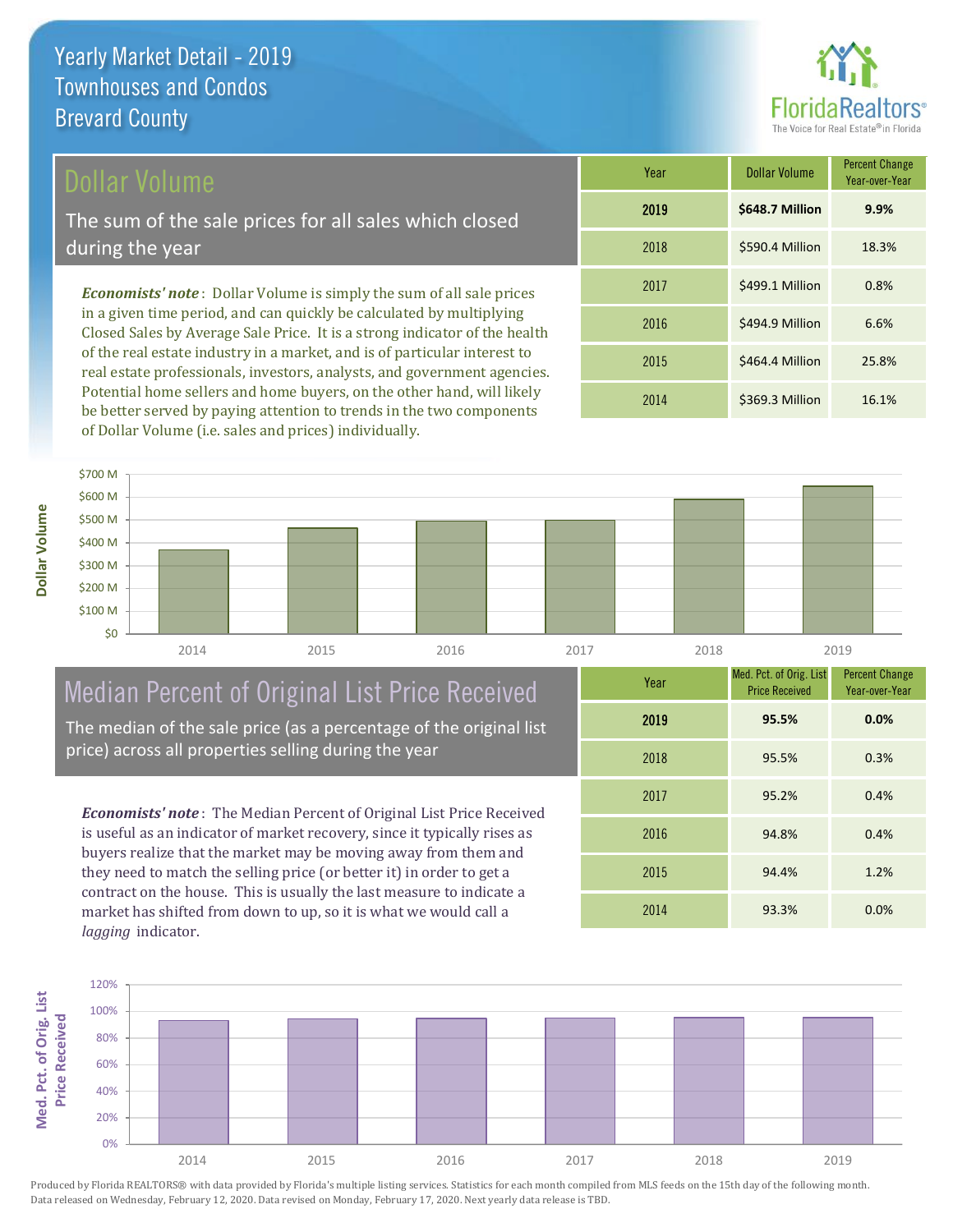

#### Median Time to Contract

The median number of days between the listing date and contract date for all Closed Sales during the year

*Economists' note* : Like Time to Sale, Time to Contract is a measure of the length of the home selling process calculated for sales which closed during the year. The difference is that Time to Contract measures the number of days between the initial listing of a property and the signing of the contract which eventually led to the closing of the sale. When the gap between Median Time to Contract and Median Time to Sale grows, it is usually a sign of longer closing times and/or declining numbers of cash sales.

| Year | <b>Median Time to</b><br>Contract | <b>Percent Change</b><br>Year-over-Year |
|------|-----------------------------------|-----------------------------------------|
| 2019 | 43 Days                           | 38.7%                                   |
| 2018 | 31 Days                           | 0.0%                                    |
| 2017 | 31 Days                           | $-11.4%$                                |
| 2016 | 35 Days                           | $-14.6%$                                |
| 2015 | 41 Days                           | $-21.2%$                                |
| 2014 | 52 Days                           | $-5.5%$                                 |



#### Median Time to Sale

The median number of days between the listing date and closing date for all Closed Sales during the year

*Economists' note* : Time to Sale is a measure of the length of the home selling process, calculated as the number of days between the initial listing of a property and the closing of the sale. *Median* Time to Sale is the amount of time the "middle" property selling this month was on the market. That is, 50% of homes selling this month took *less* time to sell, and 50% of homes took *more* time to sell. Median Time to Sale gives a more accurate picture than Average Time to Sale, which can be skewed upward by small numbers of properties taking an abnormally long time to sell.

| Year | <b>Median Time to Sale</b> | <b>Percent Change</b><br>Year-over-Year |
|------|----------------------------|-----------------------------------------|
| 2019 | 80 Days                    | 17.6%                                   |
| 2018 | 68 Days                    | $-2.9%$                                 |
| 2017 | 70 Days                    | $-9.1%$                                 |
| 2016 | 77 Days                    | $-3.8%$                                 |
| 2015 | 80 Days                    | $-14.0%$                                |
| 2014 | 93 Days                    | $-5.1%$                                 |



Produced by Florida REALTORS® with data provided by Florida's multiple listing services. Statistics for each month compiled from MLS feeds on the 15th day of the following month. Data released on Wednesday, February 12, 2020. Data revised on Monday, February 17, 2020. Next yearly data release is TBD.

**Median Time to** 

**Median Time to**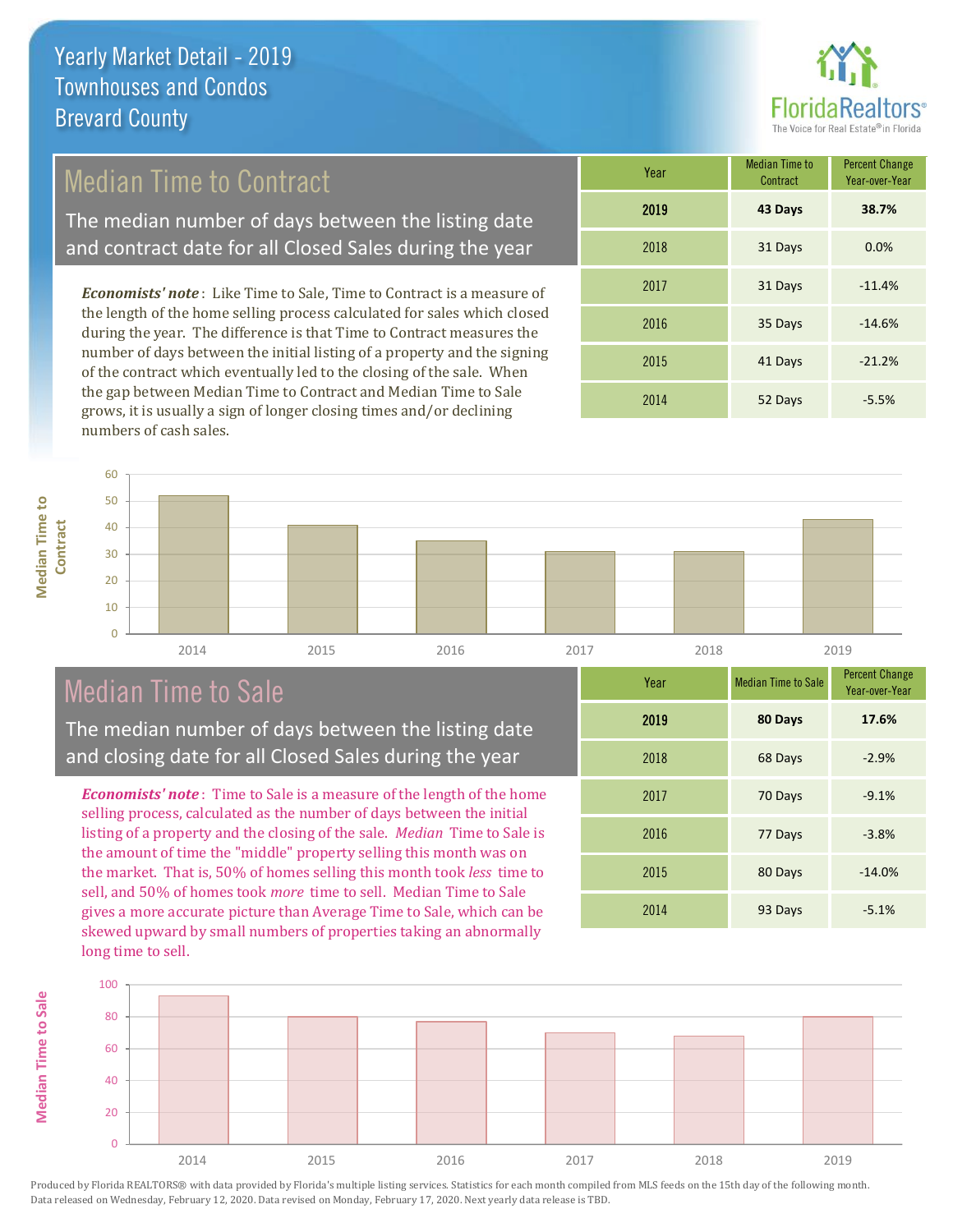# **Florid**

3,317 3.1%

2014 3,115 0.5%

2015 3,218 3.3%

2017 3,355 1.1%

2018 3,688 9.9%

Year-over-Year

**-2.6%**

Percent Change

| <b>New Pending Sales</b>                                                                                                                  | Year | <b>New</b> |
|-------------------------------------------------------------------------------------------------------------------------------------------|------|------------|
| The number of listed properties that went under                                                                                           | 2019 |            |
| contract during the year                                                                                                                  | 2018 |            |
| <b>Economists' note:</b> Because of the typical length of time it takes for a                                                             | 2017 |            |
| sale to close, economists consider Pending Sales to be a decent<br>indicator of potential future Closed Sales. It is important to bear in | 2016 |            |

indicator of potential future Closed Sales. It is important to bear in mind, however, that not all Pending Sales will be closed successfully. So, the effectiveness of Pending Sales as a future indicator of Closed Sales is susceptible to changes in market conditions such as the availability of financing for homebuyers and the inventory of distressed properties for sale.

| 1001 | <b>HOW LONGING OWNER</b> | Year-over-Year |
|------|--------------------------|----------------|
| 2019 | 3,114                    | 2.6%           |
| 2018 | 3,035                    | 4.3%           |
| 2017 | 2,910                    | 2.2%           |
| 2016 | 2,847                    | $-4.7%$        |
| 2015 | 2,987                    | 19.3%          |
| 2014 | 2,504                    | $-4.0%$        |

2019 **3,592**

2016



## New Listings

The number of properties put onto the market during the year

*Economists' note* : New Listings tend to rise in delayed response to increasing prices, so they are often seen as a lagging indicator of market health. As prices rise, potential sellers raise their estimations of value—and in the most recent cycle, rising prices have freed up many potential sellers who were previously underwater on their mortgages. Note that in our calculations, we take care to not include properties that were recently taken off the market and quickly relisted, since these are not really *new* listings.



Produced by Florida REALTORS® with data provided by Florida's multiple listing services. Statistics for each month compiled from MLS feeds on the 15th day of the following month. Data released on Wednesday, February 12, 2020. Data revised on Monday, February 17, 2020. Next yearly data release is TBD.

**New Listings**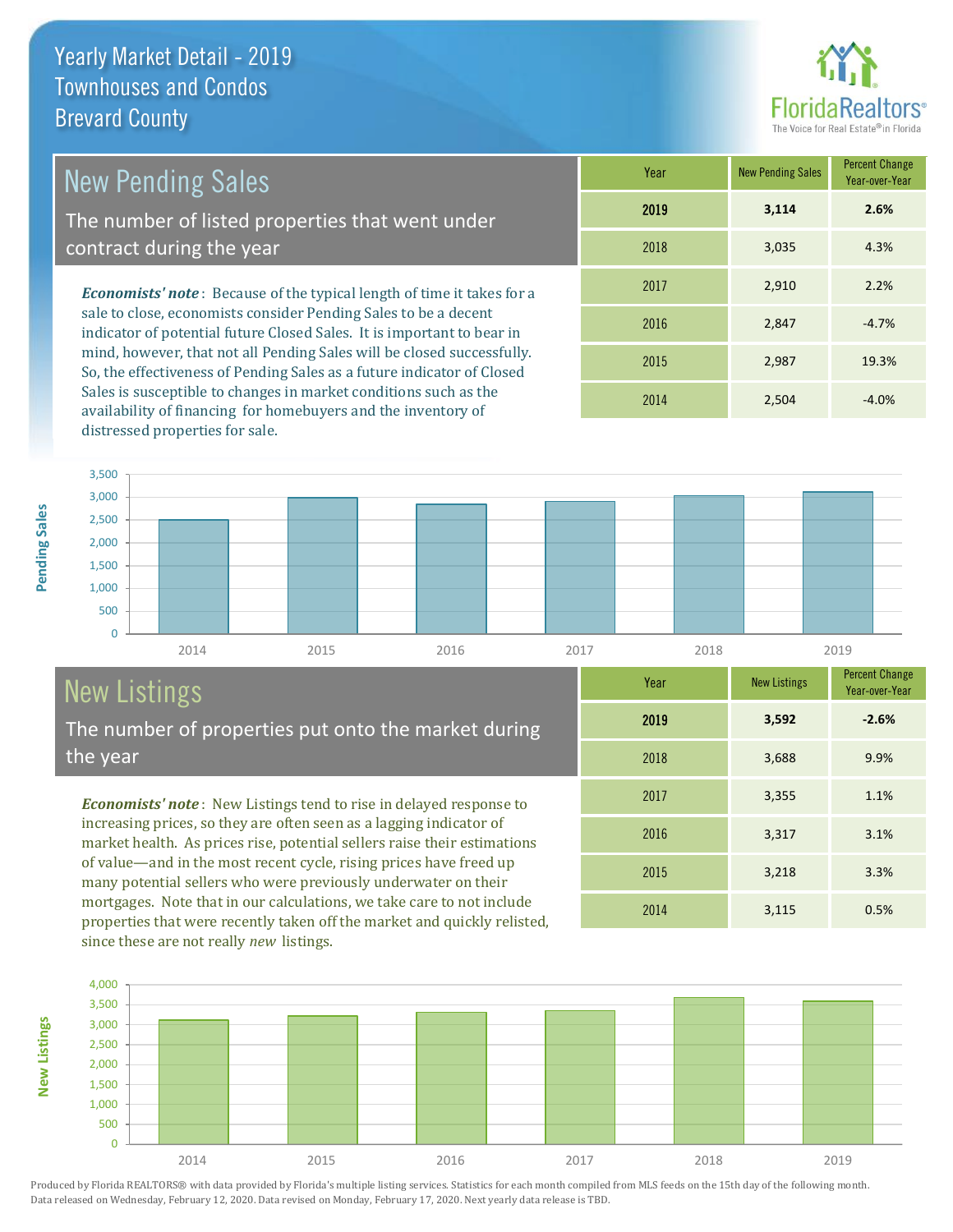**Inventory**



Inventory (Active Listings)

The number of property listings active at the end of the year

*Economists' note* : There are a number of ways to define and calculate Inventory. Our method is to simply count the number of active listings on the last day of the year, since it is the most current. Inventory rises when New Listings are outpacing the number of listings that go offmarket (regardless of whether they actually sell). Likewise, it falls when New Listings aren't keeping up with the rate at which homes are going off-market.

| Year | Inventory | <b>Percent Change</b><br>Year-over-Year |
|------|-----------|-----------------------------------------|
| 2019 | 767       | $-15.2%$                                |
| 2018 | 904       | 23.8%                                   |
| 2017 | 730       | $-6.9%$                                 |
| 2016 | 784       | 1.7%                                    |
| 2015 | 771       | $-7.4%$                                 |
| 2014 | 833       | $-19.7%$                                |



#### Months Supply of Inventory (Year-End) An estimate of the number of months it will take to deplete the current Inventory given recent sales rates

*Economists' note* : MSI is a useful indicator of market conditions. The benchmark for a balanced market (favoring neither buyer nor seller) is 5.5 months of inventory. Anything higher is traditionally a buyers' market, and anything lower is a sellers' market. There is no single accepted way of calculating MSI. A common method is to divide current Inventory by the most recent month's Closed Sales count, but this count is a usually poor predictor of future Closed Sales due to seasonal cycles. To eliminate seasonal effects, we use the 12-month average of monthly Closed Sales instead.

| Year | <b>Months Supply</b> | <b>Percent Change</b><br>Year-over-Year |
|------|----------------------|-----------------------------------------|
| 2019 | 3.2                  | $-15.8%$                                |
| 2018 | 3.8                  | 15.2%                                   |
| 2017 | 3.3                  | $-8.3%$                                 |
| 2016 | 3.6                  | 5.9%                                    |
| 2015 | 3.4                  | $-19.0%$                                |
| 2014 | 4.2                  | $-26.3%$                                |

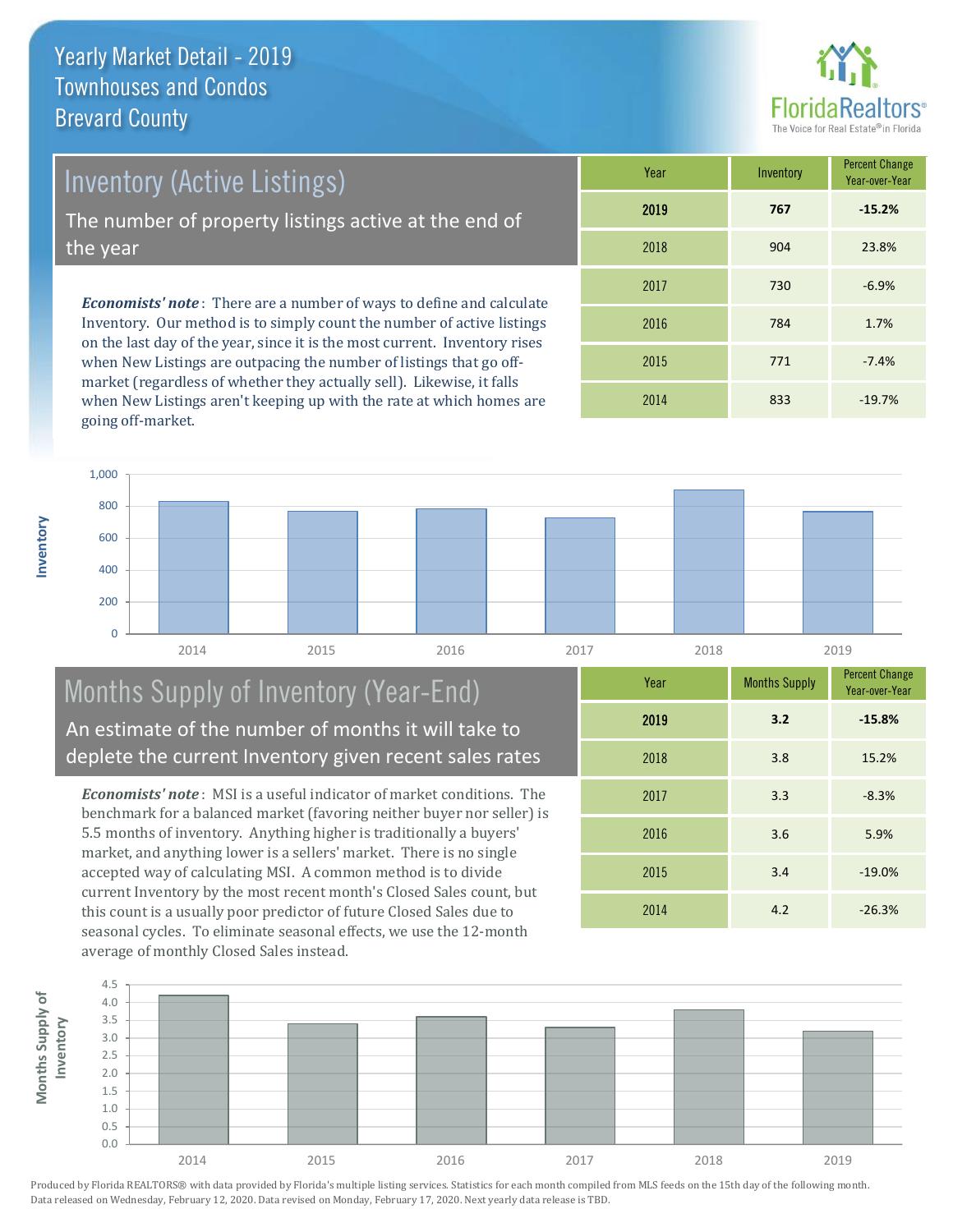

# Closed Sales by Sale Price The number of sales transactions which closed during the year

*Economists' note* : Closed Sales are one of the simplest—yet most important—indicators for the residential real estate market. When comparing Closed Sales across markets of different sizes, we recommend comparing the percent changes in sales rather than the number of sales.

| <b>Sale Price</b>     | <b>Closed Sales</b> | <b>Percent Change</b><br>Year-over-Year |
|-----------------------|---------------------|-----------------------------------------|
| Less than \$50,000    | 26                  | $-55.2%$                                |
| $$50,000 - $99,999$   | 420                 | $-22.4%$                                |
| $$100,000 - $149,999$ | 595                 | 3.3%                                    |
| $$150,000 - $199,999$ | 534                 | 11.7%                                   |
| \$200,000 - \$249,999 | 380                 | 2.7%                                    |
| \$250,000 - \$299,999 | 259                 | 7.9%                                    |
| \$300,000 - \$399,999 | 359                 | 18.1%                                   |
| \$400,000 - \$599,999 | 211                 | 11.1%                                   |
| \$600,000 - \$999,999 | 89                  | 45.9%                                   |
| \$1,000,000 or more   | 3                   | $-40.0\%$                               |



#### Median Time to Contract by Sale Price The median number of days between the listing date and contract date for all Closed Sales during the year

*Economists' note* : Like Time to Sale, Time to Contract is a measure of the length of the home selling process calculated for sales which closed during the year. The difference is that Time to Contract measures the number of days between the initial listing of a property and the signing of the contract which eventually led to the closing of the sale. When the gap between Median Time to Contract and Median Time to Sale grows, it is usually a sign of longer closing times and/or declining numbers of cash sales.

| <b>Sale Price</b>     | <b>Median Time to</b><br>Contract | <b>Percent Change</b><br>Year-over-Year |
|-----------------------|-----------------------------------|-----------------------------------------|
| Less than \$50,000    | 32 Days                           | $-15.8%$                                |
| \$50,000 - \$99,999   | 28 Days                           | 47.4%                                   |
| $$100,000 - $149,999$ | 37 Days                           | 54.2%                                   |
| $$150,000 - $199,999$ | 35 Days                           | 52.2%                                   |
| \$200,000 - \$249,999 | 39 Days                           | 30.0%                                   |
| \$250,000 - \$299,999 | 68 Days                           | 21.4%                                   |
| \$300,000 - \$399,999 | 71 Days                           | 26.8%                                   |
| \$400,000 - \$599,999 | 73 Days                           | 32.7%                                   |
| \$600,000 - \$999,999 | 109 Days                          | 28.2%                                   |
| \$1,000,000 or more   | 96 Days                           | 15.7%                                   |

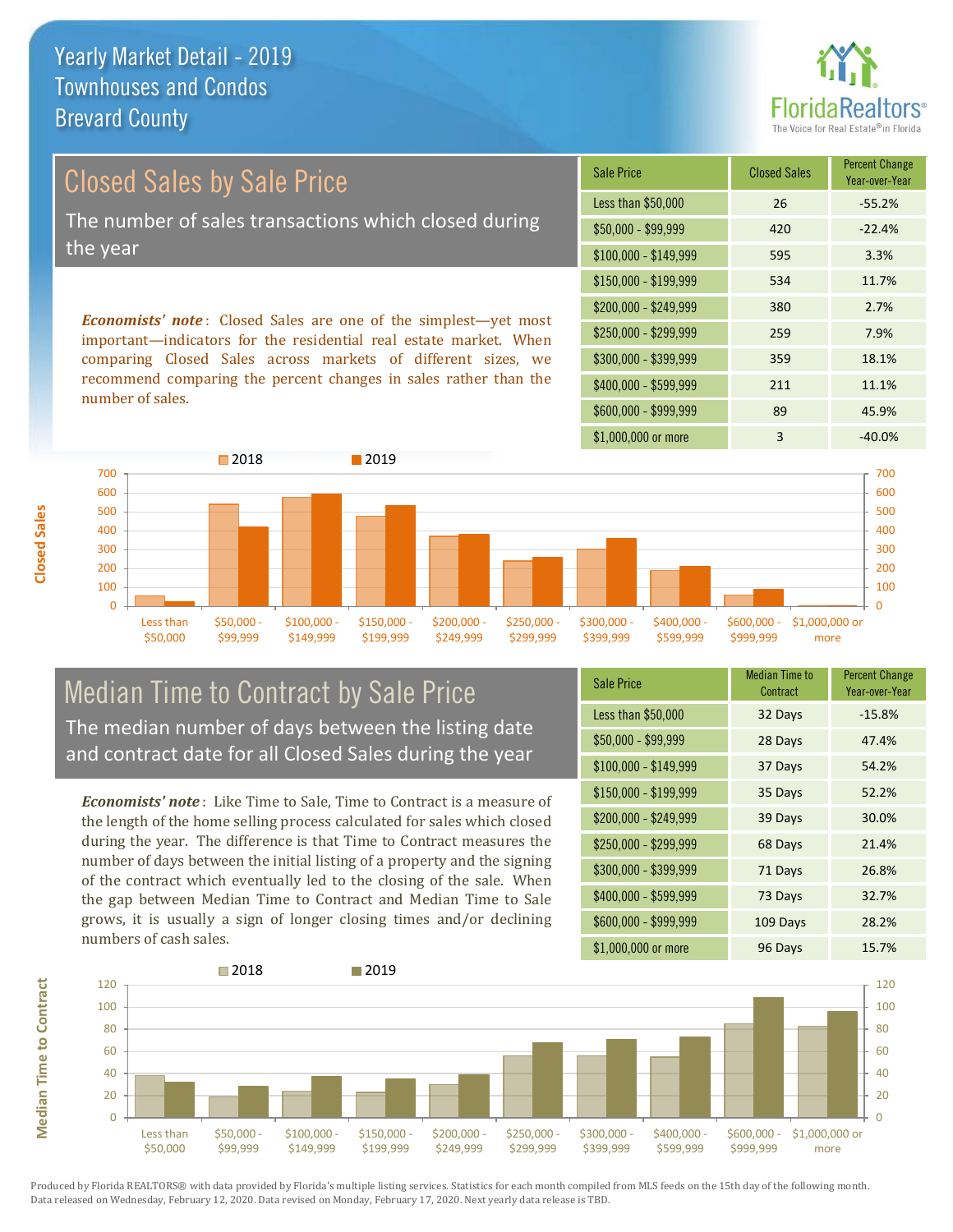

#### New Listings by Initial Listing Price

The number of properties put onto the market during the year

*Economists' note:* New Listings tend to rise in delayed response to increasing prices, so they are often seen as a lagging indicator of market health. As prices rise, potential sellers raise their estimations of value—and in the most recent cycle, rising prices have freed up many potential sellers who were previously underwater on their mortgages. Note that in our calculations, we take care to not include properties that were recently taken off the market and quickly relisted, since these are not really *new* listings.

| <b>Initial Listing Price</b> | <b>New Listings</b> | <b>Percent Change</b><br>Year-over-Year |
|------------------------------|---------------------|-----------------------------------------|
| Less than \$50,000           | 24                  | $-45.5%$                                |
| \$50,000 - \$99,999          | 438                 | $-24.6%$                                |
| $$100,000 - $149,999$        | 662                 | $-0.6%$                                 |
| $$150,000 - $199,999$        | 625                 | 3.6%                                    |
| \$200,000 - \$249,999        | 441                 | $-3.5%$                                 |
| \$250,000 - \$299,999        | 335                 | 6.3%                                    |
| \$300,000 - \$399,999        | 530                 | 6.2%                                    |
| \$400,000 - \$599,999        | 328                 | $-7.3%$                                 |
| \$600,000 - \$999,999        | 161                 | 17.5%                                   |
| \$1,000,000 or more          | 48                  | 50.0%                                   |



#### Inventory by Current Listing Price The number of property listings active at the end of the year

*Economists' note* : There are a number of ways to define and calculate Inventory. Our method is to simply count the number of active listings on the last day of the year, since it is the most current. Inventory rises when New Listings are outpacing the number of listings that go offmarket (regardless of whether they actually sell). Likewise, it falls when New Listings aren't keeping up with the rate at which homes are going off-market.

| <b>Current Listing Price</b> | Inventory | <b>Percent Change</b><br>Year-over-Year |
|------------------------------|-----------|-----------------------------------------|
| Less than \$50,000           | $\Omega$  | $-100.0%$                               |
| \$50,000 - \$99,999          | 48        | $-25.0%$                                |
| $$100,000 - $149,999$        | 101       | $-23.5%$                                |
| $$150,000 - $199,999$        | 103       | $-24.3%$                                |
| \$200,000 - \$249,999        | 66        | $-22.4%$                                |
| \$250,000 - \$299,999        | 78        | $-9.3%$                                 |
| \$300,000 - \$399,999        | 128       | $-26.4%$                                |
| \$400,000 - \$599,999        | 143       | 7.5%                                    |
| \$600,000 - \$999,999        | 72        | 7.5%                                    |
| \$1,000,000 or more          | 28        | 64.7%                                   |



Produced by Florida REALTORS® with data provided by Florida's multiple listing services. Statistics for each month compiled from MLS feeds on the 15th day of the following month. Data released on Wednesday, February 12, 2020. Data revised on Monday, February 17, 2020. Next yearly data release is TBD.

**Inventory**